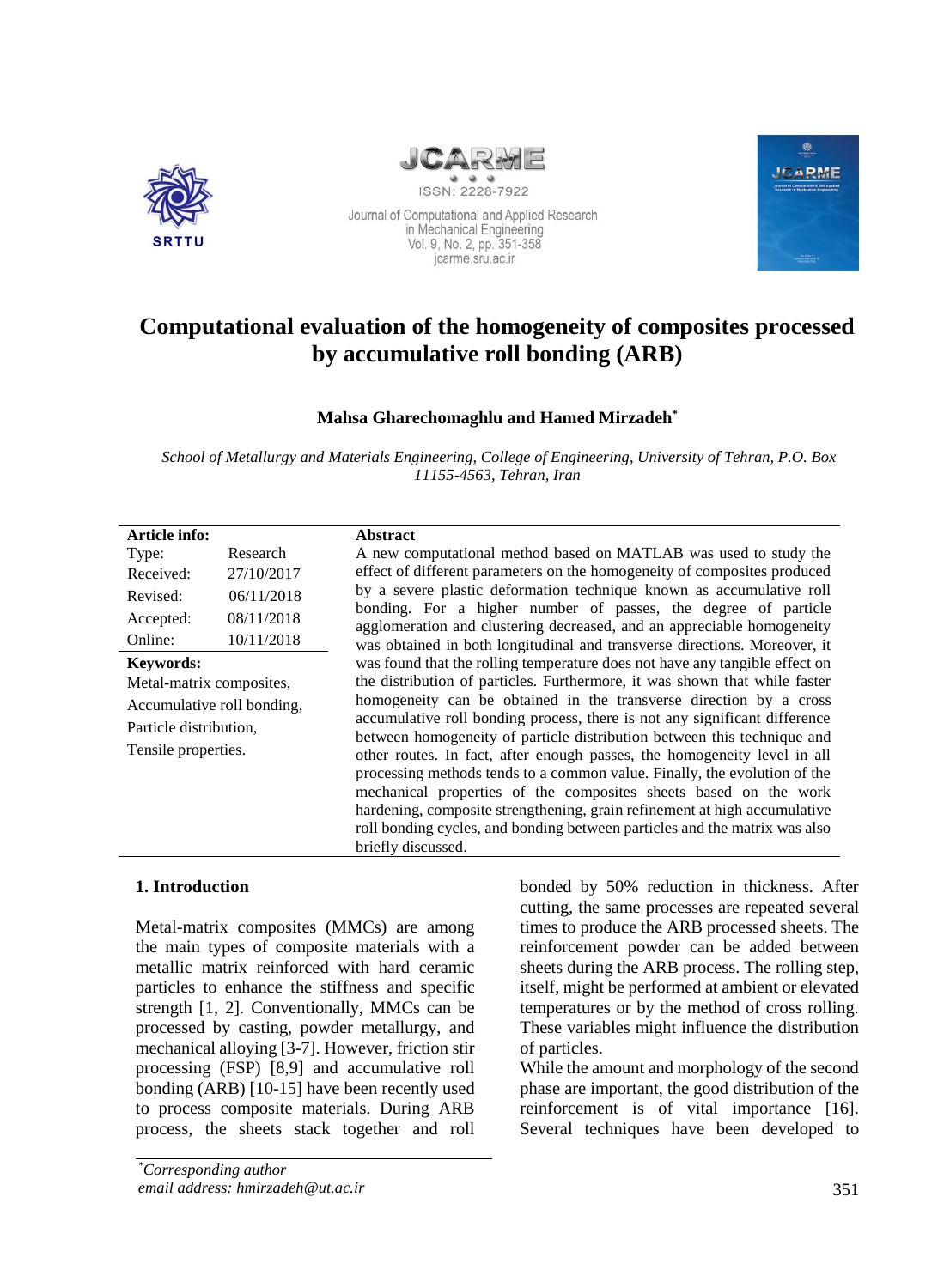evaluate the distribution of particles in composite materials but the computation cost and the human factor in the analysis are among the problems of these techniques. To solve these issues, a new computational method for unambiguous image analysis has been proposed by the present authors [16]. This technique can be applied to the composites processed by different routes of ARB to examine the particle distribution. The present work is intended to deal with this subject.

#### **2. Experimental details**

The commercial purity AA1050 aluminum alloy  $(100^L \times 50^W \times 0.5^T \text{ mm}^3)$  and the B<sub>4</sub>C powder with an average particle size of 20  $\mu$ m were used as the matrix and reinforcement, respectively. Five aluminum sheets were degreased in acetone and wire brushed (Fig. 1a) using a stainless steel circumferential brush (Fig. 1b) operating at a rotation speed of 2400 rpm. This was followed by dispersing the  $B_4C$  powder (6 wt%) among the four contacting surfaces. Roll bonding (Fig. 1c) was carried out with a reduction in thickness of 50% under an unlubricated condition on the pre-heated assembly (5 minutes at 400 °C). The resulting composite sheet denotes "as-roll bonded sheet". Then the following operations were done to prepare different samples (Fig. 1d): (1) Cold ARB: The as-roll bonded sheet was cut in half, and after surface preparation, the roll bonding operation was repeated up to 5 cycles at room temperature.

(2) Hot ARB: The as-roll bonded sheet was cut in half, and after surface preparation and preheating at 400 °C for 5 minutes, the roll bonding operation was repeated up to 5 cycles.

(3) Cross ARB: The as-roll bonded sheet was cut in half, and after surface preparation and preheating at 400 °C for 5 minutes, the roll bonding operation was repeated up to 5 cycles. In this case, after each cycle, the sheet was rotated by an angle of 90° in the same direction for the next cycle. Cross rolling might be an effective approach in improving the distribution of particles due to the fact that the stretching of the sheets occurs along both the rolling direction (RD) and the transverse direction (TD).

Finally, tensile test samples were prepared along the RD direction according to ASTM E8 standard and tested at room temperature with crosshead speed of 1 mm/min using SANTAM STM-20 machine.



**Fig. 1.** Experimental setup and applied routes; (a) wire brushing desk, (b) stainless steel circumferential brushes, (c) roll bonding process, and (d) schematic representation of the experimental processes used in this work.

#### **3. The developed computational approach**

After dividing the micrograph to *n* meshes, the area fraction occupied by particles in each mesh  $(x<sub>i</sub>)$  was taken into account. The volume fraction of particles (*f*) can be considered as the total area fraction occupied by the particles. Afterward, the root mean square error in the form of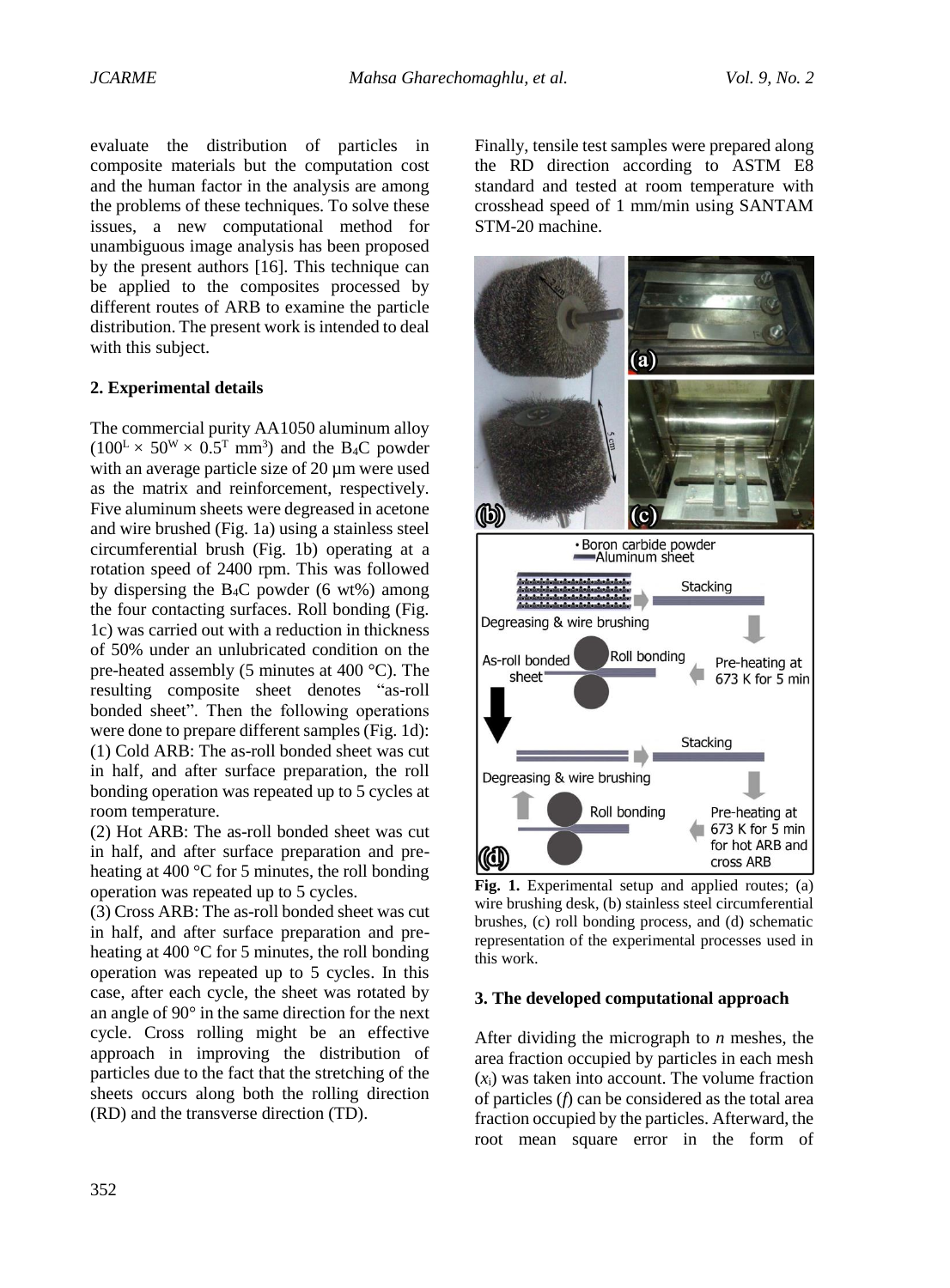$=\sqrt{\frac{1}{x}\sum_{i}(x_i-f)^2}$ *n i*  $RMSE = \sqrt{\frac{1}{n} \sum_{i=1}^{n} (x_i - f)^2}$  was considered as the basis 1

for the evaluation of particle distribution homogeneity. Fig. 2 shows that by increasing the number of meshes, the RMSE increases until reaching a plateau at very small mesh sizes  $(RMSE_B)$ . The inflection point (Point A) corresponds to the highest growth rate of RMSE. Therefore, the magnitude of  $RMSE<sub>A</sub>/RMSE<sub>B</sub>$ was considered as a measure of nonuniformity of the particle distribution. This is equivalent to the usual approach used for sigmoidal phase transformations [17-19]. With decreasing RMSE<sub>A</sub>/RMSE<sub>B</sub>, the particles will be more homogeneously distributed in the matrix.



**Fig. 2.** Representing the concept of the developed computational technique.

#### **4. Results and discussion** *4.1. Cold ARB*

Fig. 3 shows optical micrographs and the magnitude of the  $RMSE<sub>A</sub>/RMSE<sub>B</sub>$  parameter versus ARB pass number for the Cold ARB described in Section 2. As it can be deduced from the microstructures, in the case of the as-roll bonded sheet, the distribution of particles is very heterogeneous because the powder is just between primary sheets and very large particlefree zones are available. After ARB, since the sheets are stacked on each other, the number of layers increases, and this is an important factor in improving the distribution of particles in the normal direction (ND). The stretching of the sheets during rolling, however, separates the particles from each other, which is useful for removing clustering zones and enhancement in particle distribution along RD direction.

Therefore, by increasing the ARB pass number, more homogeneous distribution of the particles will be achieved as it is evident in Fig. 3. The evolution of the  $RMSE<sub>A</sub>/RMSE<sub>B</sub>$  parameter versus pass number quantitatively demonstrates these effects. It can be seen that the  $RMSE<sub>A</sub>/RMSE<sub>B</sub>$  parameter decreases continuously with increasing ARB pass number.



**Fig. 3.** Optical micrographs and the  $RMSE<sub>A</sub>/RMSE<sub>B</sub>$ parameter versus ARB pass number for the Cold ARB technique.

Interestingly that similar enhancements can be seen in the RD-ND and TD-ND directions. The enhancement in homogeneity along TD direction can be attributed to the rearrangement of particles along the RD direction and random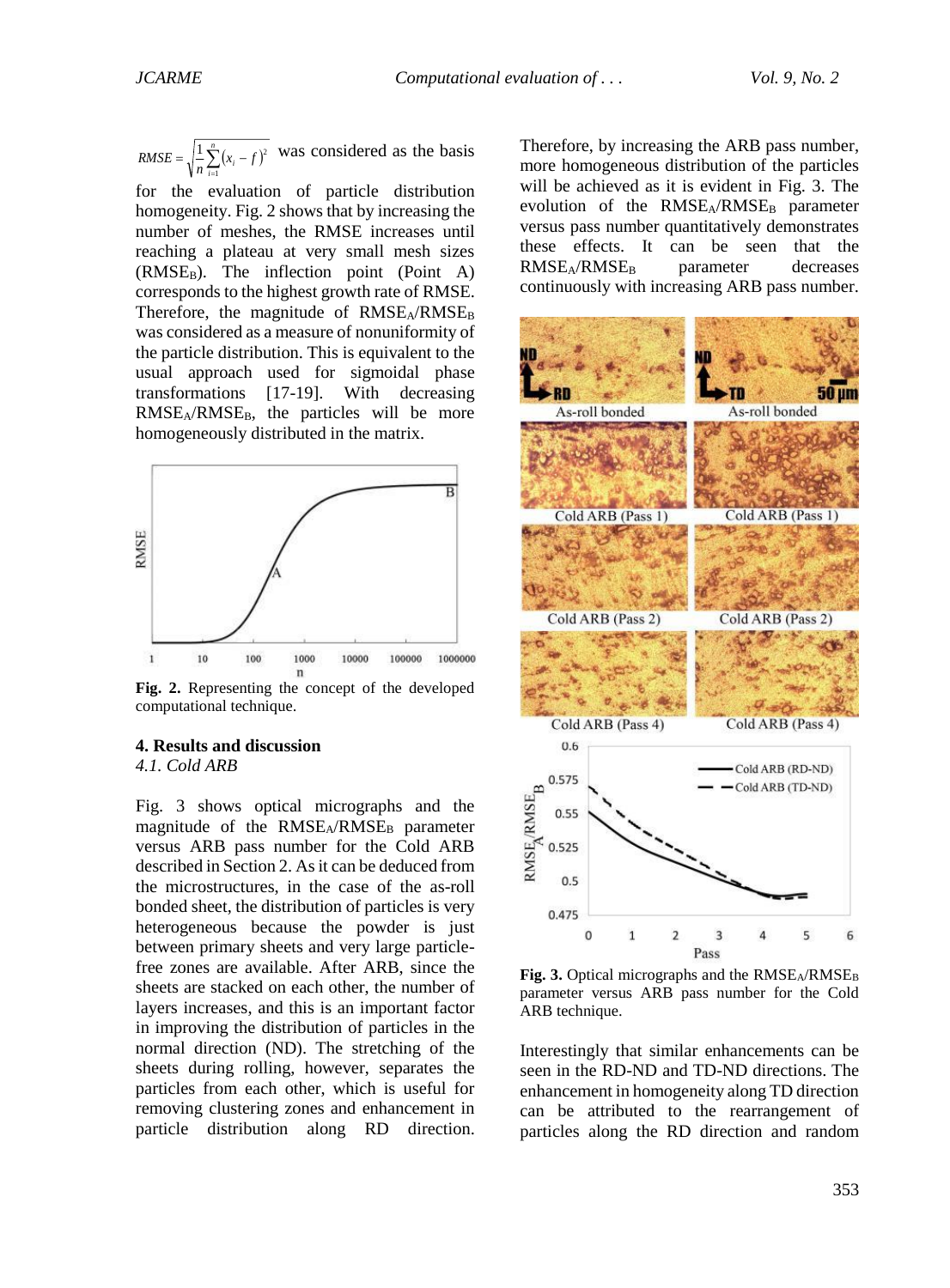stacking of sheets on each other. The particles are crushed and refined by the ARB process (Fig. 3), which can be ascribed to the fracturing of brittle B4C particles during rolling.

#### *4.2. Hot ARB*

The as-roll bonded sheet was cut in half, and after surface preparation and pre-heating at 400 °C for 5 minutes, the roll bonding operation was repeated up to 5 cycles. The results are shown in Fig. 4. Again, by increasing the ARB pass number, there is an enhancement in the particle distribution, which can be verified by analyzing the  $RMSE<sub>A</sub>/RMSE<sub>B</sub>$  parameter.



**Fig. 4**. Optical micrographs and the  $RMSE<sub>A</sub>/RMSE<sub>B</sub>$ parameter versus ARB pass number for the Hot ARB technique.

Likewise, similar enhancements can be seen in the RD-ND and TD-ND directions. By comparing Fig. 4 with Fig. 3, it can be deduced that the dependency of particle distribution on rolling temperature is negligible. Therefore, performing ARB at elevated temperatures is not advantageous for particle distribution. However, Hot ARB might help to develop a stronger metallurgical bond via enhancing the possibility of extrusion of virgin metal through the surface cracks. Note that the fracture of the wire brushed brittle surface layer during rolling and the extrusion of the virgin metals through the cracks results in the establishment of localized contact between extruded metal from two contacting sheets and brings about the possibility of bonding between sheets [20-22].

#### *4.3. Cross ARB*

The as-roll bonded sheet was cut in half, and after surface preparation and pre-heating at 400 °C for 5 minutes, the roll bonding operation was repeated up to 5 cycles. In this case, however, after each cycle, the sheet was rotated by an angle of 90° in the same direction for the next cycle. The results are shown in Fig. 5 and it is evident that by increasing ARB pass number, there is an enhancement in the particle distribution. However, as expected, obtaining a homogeneous distribution of particles along TD is more rapid compared to the aforementioned ARB techniques. The stretching of the sheets along TD helps to attain rapid particle distribution along TD.

#### *4.4. Comparing the ARB techniques*

The evolution of the  $RMSE<sub>A</sub>/RMSE<sub>B</sub>$  parameter versus ARB pass number is shown collectively in Fig. 6 for all of the ARB techniques used in this work. It can be seen that while various techniques show some differences at low cycles of ARB, the values of  $RMSE<sub>A</sub>/RMSE<sub>B</sub>$ parameter are comparable after 4 cycles. In other words, after 4 cycles, an appropriate homogeneity in particle distribution is achieved regardless of the ARB technique. This is in contrast to the previous observations, where a considerable difference between homogeneity of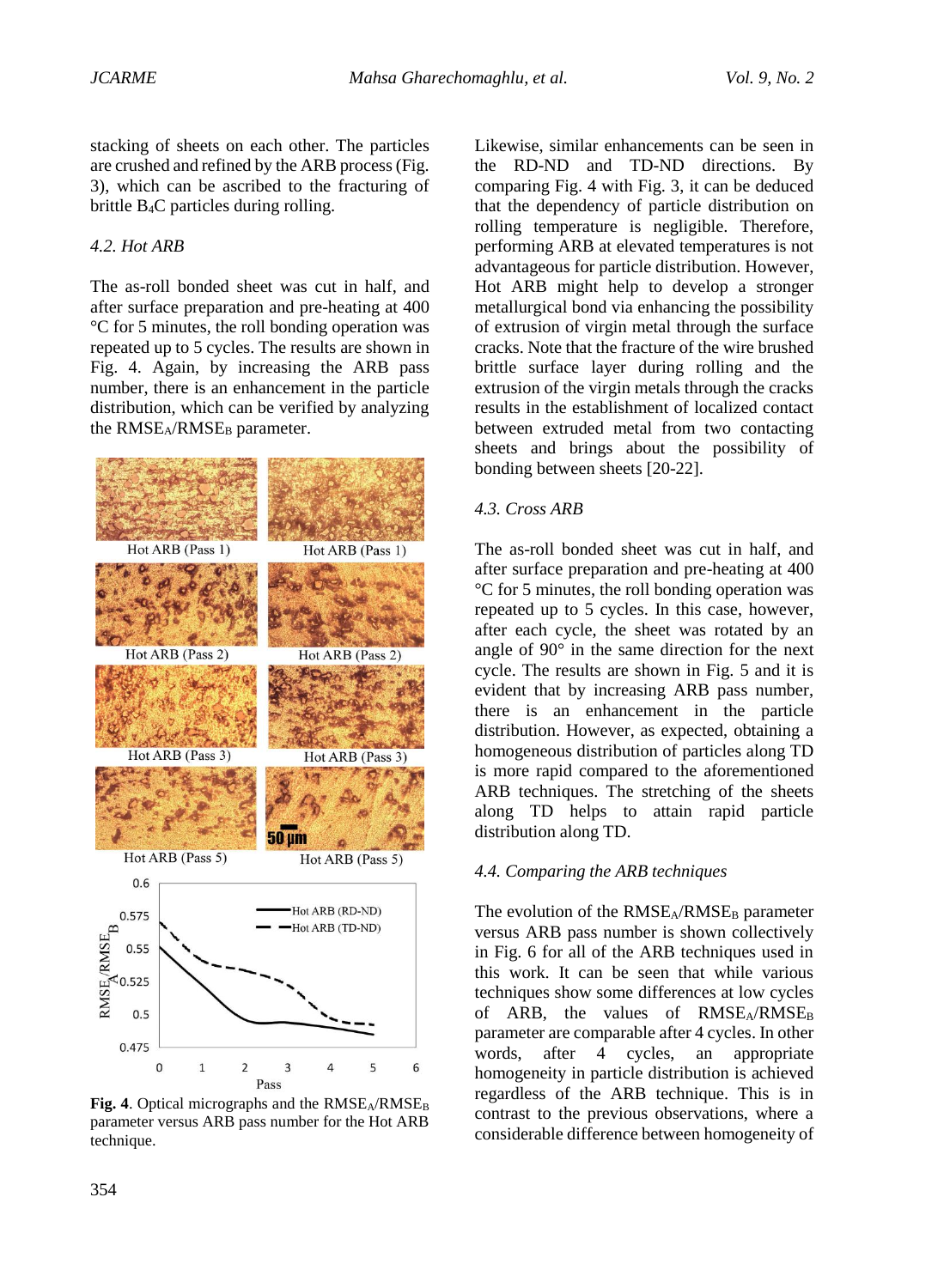Cold ARB and Cross ARB was reported even after 8 passes as determined by other techniques [15]. This reveals that the proposed method [16] has better applicability for analyzing the composite microstructures.



**Fig. 5.** Optical micrographs and the  $RMSE<sub>A</sub>/RMSE<sub>B</sub>$ parameter versus ARB pass number for the Cross ARB technique.



Fig. 6. Evolution of the RMSE<sub>A</sub>/RMSE<sub>B</sub> parameter versus ARB pass number.

#### *4.5. Mechanical properties*

From engineering stress-strain curves shown in Fig. 7, it can be seen that the as-roll bonded sheet has  $\sim$  40 MPa higher tensile strength compared to the initial aluminum sheet. This increase can be related to the elongation of grains and the development of substructure during roll bonding at 400 °C due to work hardening and dynamic recovery [23-25]. The presence of B4C particles might also result in composite strengthening effects. However, the stress-strain curves reveal that the elongation to failure of the initial aluminum sheet and the as-roll bonded sheet is  $\sim$ 28.7% and 1.2%, respectively. The latter value might be explained by the poor bonding between the matrix and B4C particles.



**Fig. 7.** Tensile stress-strain curves of the composite sheets.

Fig. 7 also shows that after 4 passes of Cold ARB, the tensile strength has increased significantly, which could be related to strain hardening during rolling at room temperature and subsequent development of fine grains at high ARB cycles [12,13]. However, the enhancement of strength is not significant after 5 cycles of Hot ARB, which can be readily explained by the fact that strain hardening is relatively insignificant at the high temperature used for Hot ARB, and hence, the development of fine grains due to strain accumulation is also unlikely [26-28]. By continued ARB, the enhancement of the homogeneity of particle distribution (Fig. 6) and bonding between particles and matrix [12, 13] might be responsible for the enhancement of ductility.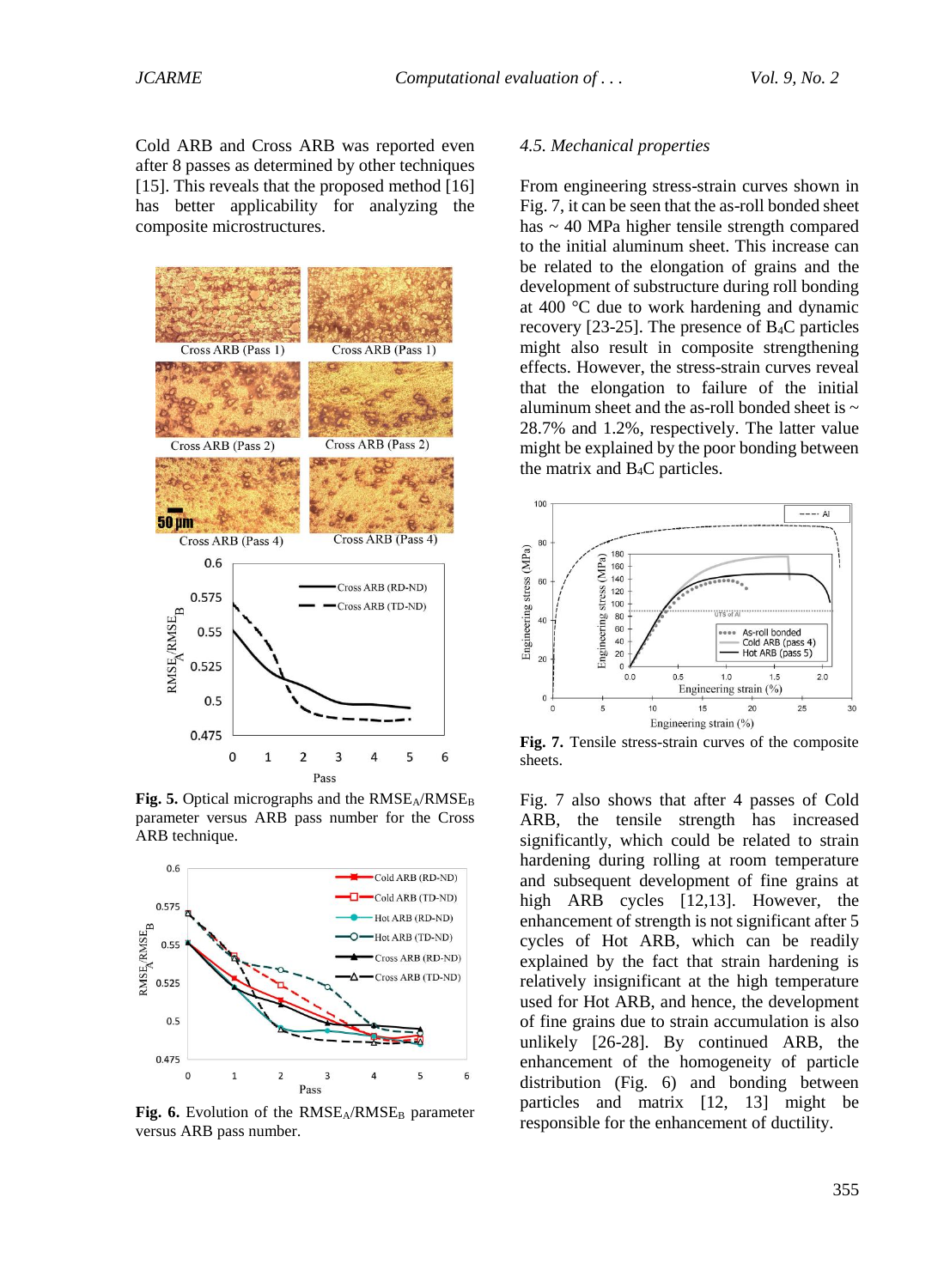### **5. Conclusions**

A new computational method based on MATLAB was used to study the effects of different parameters on the homogeneity of composites produced by accumulative roll bonding (ARB) process. The following conclusions can be drawn from this study:

(1) The degree of particle agglomeration and clustering decreased with an increase in pass number, and after enough passes, appreciable homogeneity was obtained in both longitudinal and transverse directions concerning the rolling direction.

(2) The rolling temperature did not have any tangible effect on the distribution of particles. The cross accumulative roll bonding resulted in obtaining a faster homogeneity in the transverse direction. However, after enough passes, the homogeneity level in all methods led to a common value.

(3) Rolling at room temperature (Cold ARB) significantly enhanced the tensile strength of the composite sheets compared to rolling at elevated temperatures (Hot ARB). This is related to the strain hardening during rolling at room temperature and subsequent development of fine grains at high ARB cycles.

(4) For all processing routes, the tensile ductility was poor, which was connected to the poor bonding between particles and matrix. By increasing the ARB pass number, the homogeneity of particle distribution and their bond with the matrix enhanced, which in turn to ductility properties.

### **Acknowledgements**

The authors would like to greatly thank the members of the Advanced Steels and Thermomechanically Processed Engineering Materials Laboratory for their help and support. Financial support by the University of Tehran is also gratefully acknowledged.

### **References**

[1] P. Asadi, M. K. Besharati Givi, K. Abrinia, M. Taherishargh, and R. Salekrostam, "Effects of SiC particle size and process parameters on the microstructure and hardness of AZ91/SiC composite layer fabricated by FSP", *Journal of Materials Engineering and Performance*, Vol. 20, No. 9, pp. 1554- 1562, (2011).

- [2] H. Mirzadeh, "Quantification of the strengthening effect of reinforcements during hot deformation of aluminumbased composites", *Materials and Design*, Vol. 65, No. 1, pp. 80-82, (2015).
- [3] M. Rezayat, M. R. Bahremand, M. H. Parsa, H. Mirzadeh, and J.M. Cabrera, "Modification of As-cast Al-Mg/B4C composite by addition of Zr", *Journal of Alloys and Compounds*, Vol. 685, No. 1, pp. 70-77, (2016).
- [4] R. Zamani, H. Mirzadeh, and M. Emamy, "Magnificent Grain Refinement of Al-Mg2Si Composite by Hot Rolling", *Journal of Ultrafine Grained and Nanostructured Materials*, Vol. 51, No. 1, pp. 71-76, (2018).
- [5] M. Rabiee, H. Mirzadeh, and A. Ataie, "Unraveling the Effects of Process Control Agents on Mechanical Alloying of Nanostructured Cu-Fe Alloy", *Journal of Ultrafine Grained and Nanostructured Materials*, Vol. 49, No. 1, pp. 17-21, (2016).
- [6] R. Zamani, H. Mirzadeh, and M. Emamy, "Mechanical properties of a hot deformed Al-Mg2Si in-situ composite", *Materials Science and Engineering A*, Vol. 726, No. 1, pp. 10-17, (2018).
- [7] M. Rabiee, H. Mirzadeh, and A. Ataie, "Processing of Cu-Fe and Cu-Fe-SiC Nanocomposites by Mechanical Alloying", *Advanced Powder Technology*, Vol. 28, No. 8, pp. 1882- 1887, (2017).
- [8] Gh. Faraji, and P. Asadi, "Characterization of AZ91/alumina nanocomposite produced by FSP", *Materials Science and Engineering A*, Vol. 528, No. 6, pp. 2431-2440, (2011).
- [9] M. Bahrami, K. Dehghani, and M. K. Besharati Givi, "A novel approach to develop aluminum matrix nano-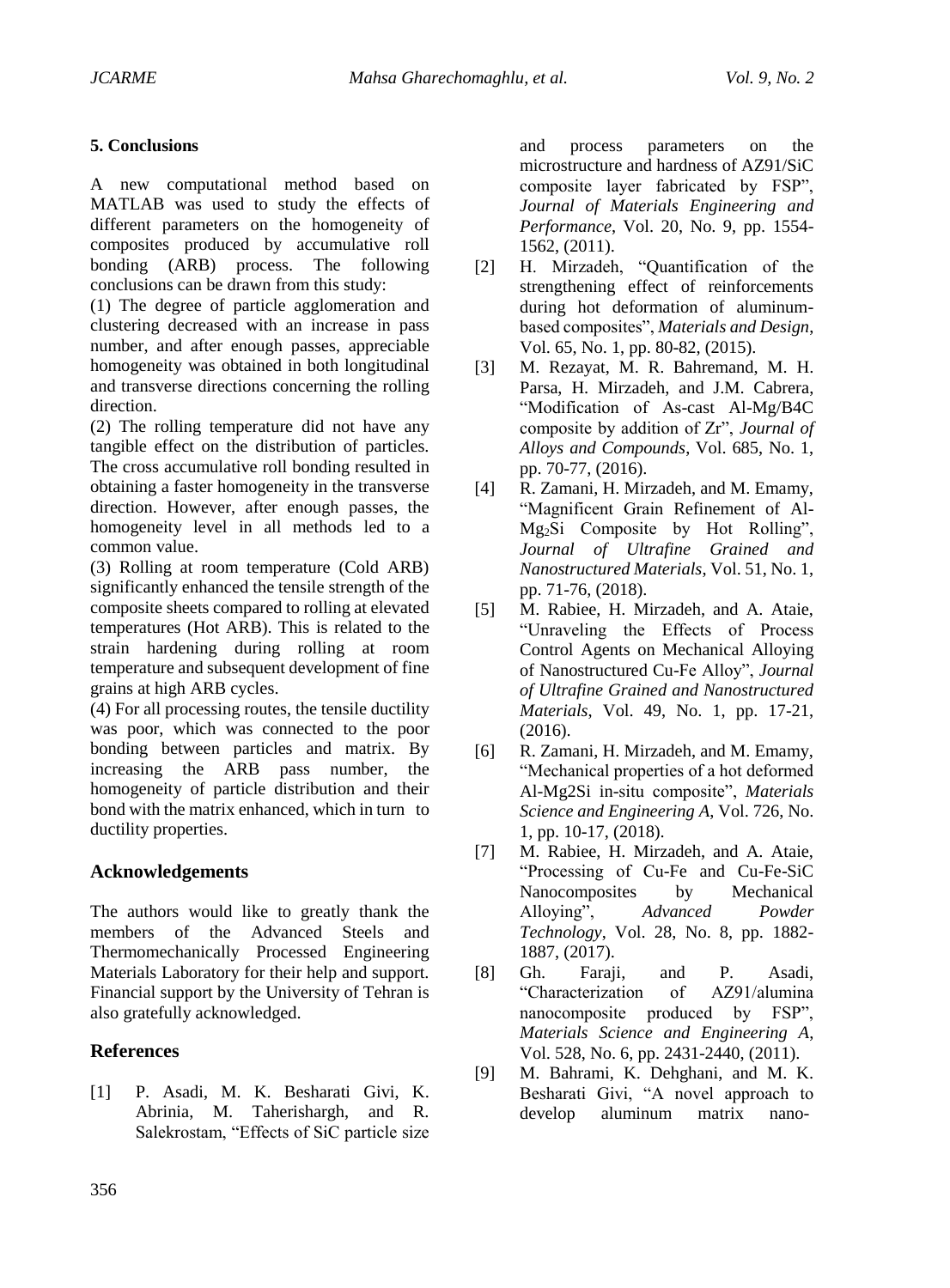- [10] N. Mohammad Nejad Fard, H. Mirzadeh, M. Rezayat, and J. M. Cabrera, "Accumulative Roll Bonding of Aluminum/Stainless Steel Sheets", *Journal of Ultrafine Grained and Nanostructured Materials*, Vol. 50, No. 1, pp. 1-5, (2017).
- [11] H. R. Akramifard, H. Mirzadeh, and M. H. Parsa, "Microstructural Evolution of Roll Bonded Al-Clad Stainless Steel Sheets at Elevated Temperatures", *International Journal of ISSI*, Vol. 13, No. 1, pp.38-44, (2016).
- [12] M. Alizadeh, M. H. Paydar, D. Terada, and N. Tsuji, "Effect of SiC particles on the microstructure evolution and mechanical properties of aluminum during ARB process", *Materials Science and Engineering A*, Vol. 540, No. 1, pp. 13-23, (2012).
- [13] R. Jamaati, M. R. Toroghinejad, J. Dutkiewicz, and J. A. Szpunar, "Investigation of nanostructured Al/Al2O3 composite produced by accumulative roll bonding process", *Materials and Design*, Vol. 35, No. 1, pp. 37-42, (2012).
- [14] M. Rezayat, A. Akbarzdeh, and A. Owhadi, "Fabrication of High-Strength Al/SiCp Nanocomposite Sheets by Accumulative Roll Bonding", *Metallurgical and Materials Transactions A*, Vol. 43, No. 6, pp. 2085-2093, (2012).
- [15] M. Alizadeh, and E. Salahinejad, "A comparative study on metal–matrix composites fabricated by conventional and cross accumulative roll-bonding processes", *Journal of Alloys and Compounds*, Vol. 620, No. 1, pp. 180-184, (2015).
- [16] M. Rezayat, M. Gharechomaghlu, H. Mirzadeh, and M. H. Parsa, "A comprehensive approach for quantitative characterization and modeling of composite microstructures", *Applied Mathematical Modelling*, Vol. 40, No. 19- 20, pp. 8826-8831, (2016).
- [17] H. Mirzadeh and A. Najafizadeh, "Aging kinetics of 17-4 PH stainless steel", *Materials Chemistry and Physics*, Vol. 116, No. 1, pp. 119-124, (2009).
- [18] H. Mirzadeh, J.M. Cabrera, A. Najafizadeh, and P.R. Calvillo, "EBSD Study of a Hot Deformed Austenitic Stainless Steel", *Materials Science and Engineering A*, Vol. 538, No. 1, pp. 236- 245, (2012).
- [19] M. Naghizadeh, and H. Mirzadeh, "Microstructural Modeling the kinetics of deformation-induced martensitic transformation in AISI 316 metastable austenitic stainless steel", *Vacuum*, Vol. 157, No. 1, pp. 243-248, (2018).
- [20] K. Mori, N. Bay, L. Fratini, F. Micari, and A. E. Tekkaya, "Joining by plastic deformation", *CIRP Annals*, Vol. 62, No. 2, pp. 673-694, (2013).
- [21] H. R. Akramifard, H. Mirzadeh, and M. H. Parsa, "Cladding of aluminum on AISI 304L stainless steel by cold roll bonding: Mechanism, microstructure, and mechanical properties", *Materials Science and Engineering A*, Vol. 613, No. 1, pp. 232-239, (2014).
- [22] H. R. Akramifard, H. Mirzadeh, M. H. Parsa, "Estimating interface bonding strength in clad sheets based on tensile test results", *Materials and Design*, Vol. 64, No. 1, pp. 307-309, (2014).
- [23] M. Abo-Elkhier, "Modeling of hightemperature deformation of commercial pure aluminum (1050)", *Journal of Materials Engineering and Performance*, Vol. 13, No. 2, pp. 241-247, (2004).
- [24] H. Mirzadeh, "Simple Physically-Based Constitutive Equations for Hot Deformation of 2024 and 7075 Aluminum Alloys", *Transactions of Nonferrous Metals Society of China*, Vol. 25, No. 5, pp. 1614-1618, (2015).
- [25] H. Mirzadeh, "Constitutive Description of 7075 Aluminum Alloy During Hot Deformation by Apparent and Physically-Based Approaches", *Journal of Materials Engineering and Performance*, Vol. 24, No. 3, pp. 1095-1099, (2015).